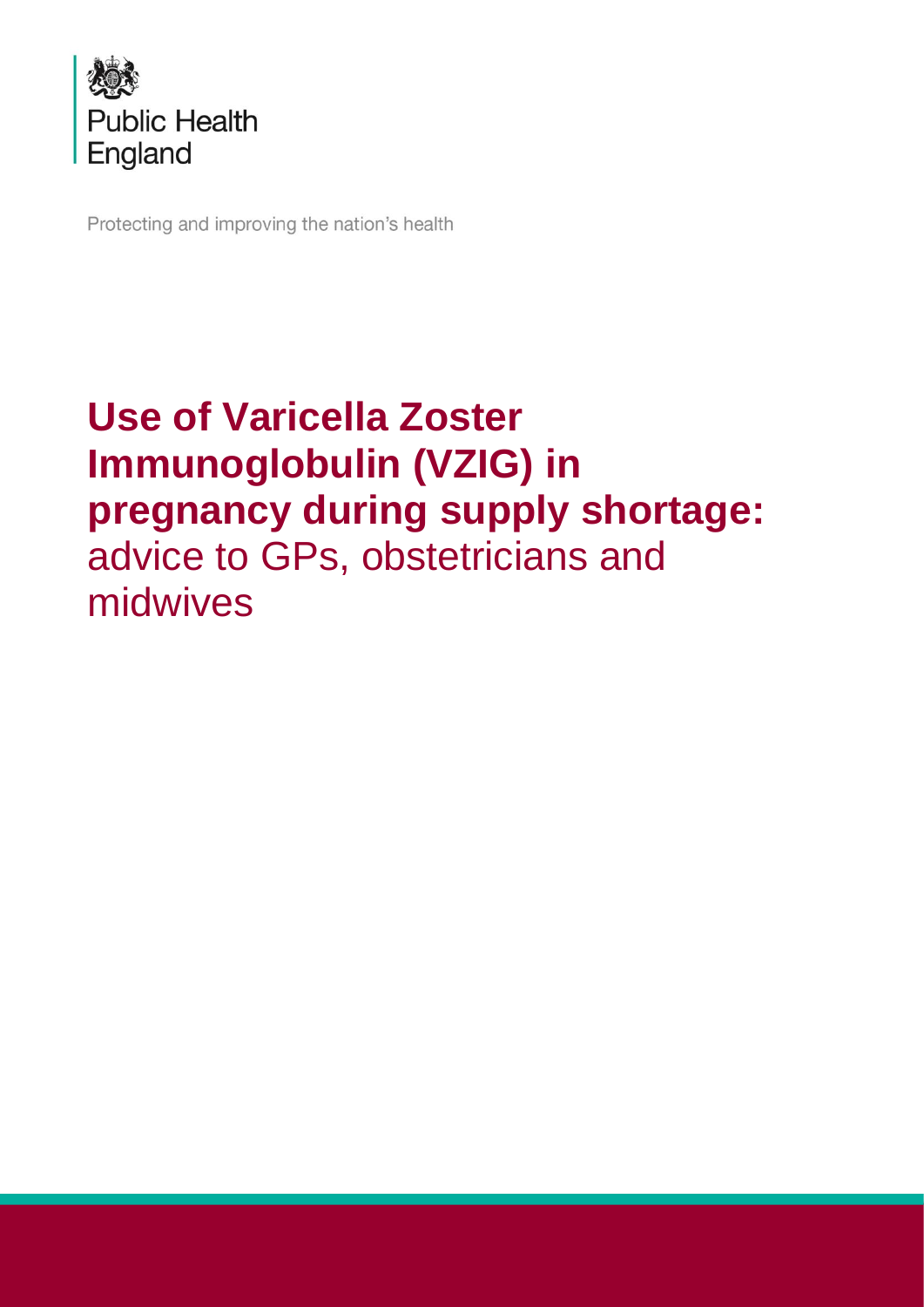# <span id="page-1-0"></span>About Public Health England

Public Health England exists to protect and improve the nation's health and wellbeing, and reduce health inequalities. We do this through world-leading science, knowledge and intelligence, advocacy, partnerships and the delivery of specialist public health services. We are an executive agency of the Department of Health and Social Care, and a distinct delivery organisation with operational autonomy. We provide government, local government, the NHS, Parliament, industry and the public with evidence-based professional, scientific and delivery expertise and support.

Public Health England Wellington House 133-155 Waterloo Road London SE1 8UG Tel: 020 7654 8000 [www.gov.uk/phe](http://www.gov.uk/phe) Twitter: [@PHE\\_uk](https://twitter.com/PHE_uk) Facebook: [www.facebook.com/PublicHealthEngland](http://www.facebook.com/PublicHealthEngland)

#### © Crown copyright 2018

You may re-use this information (excluding logos) free of charge in any format or medium, under the terms of the Open Government Licence v3.0. To view this licence, visit [OGL](https://www.nationalarchives.gov.uk/doc/open-government-licence/version/3/) or email [psi@nationalarchives.gsi.gov.uk.](mailto:psi@nationalarchives.gsi.gov.uk) Where we have identified any third party copyright information you will need to obtain permission from the copyright holders concerned.

Published July 2018 PHE publications **PHE** supports the UN



gateway number: 2018250 Sustainable Development Goals

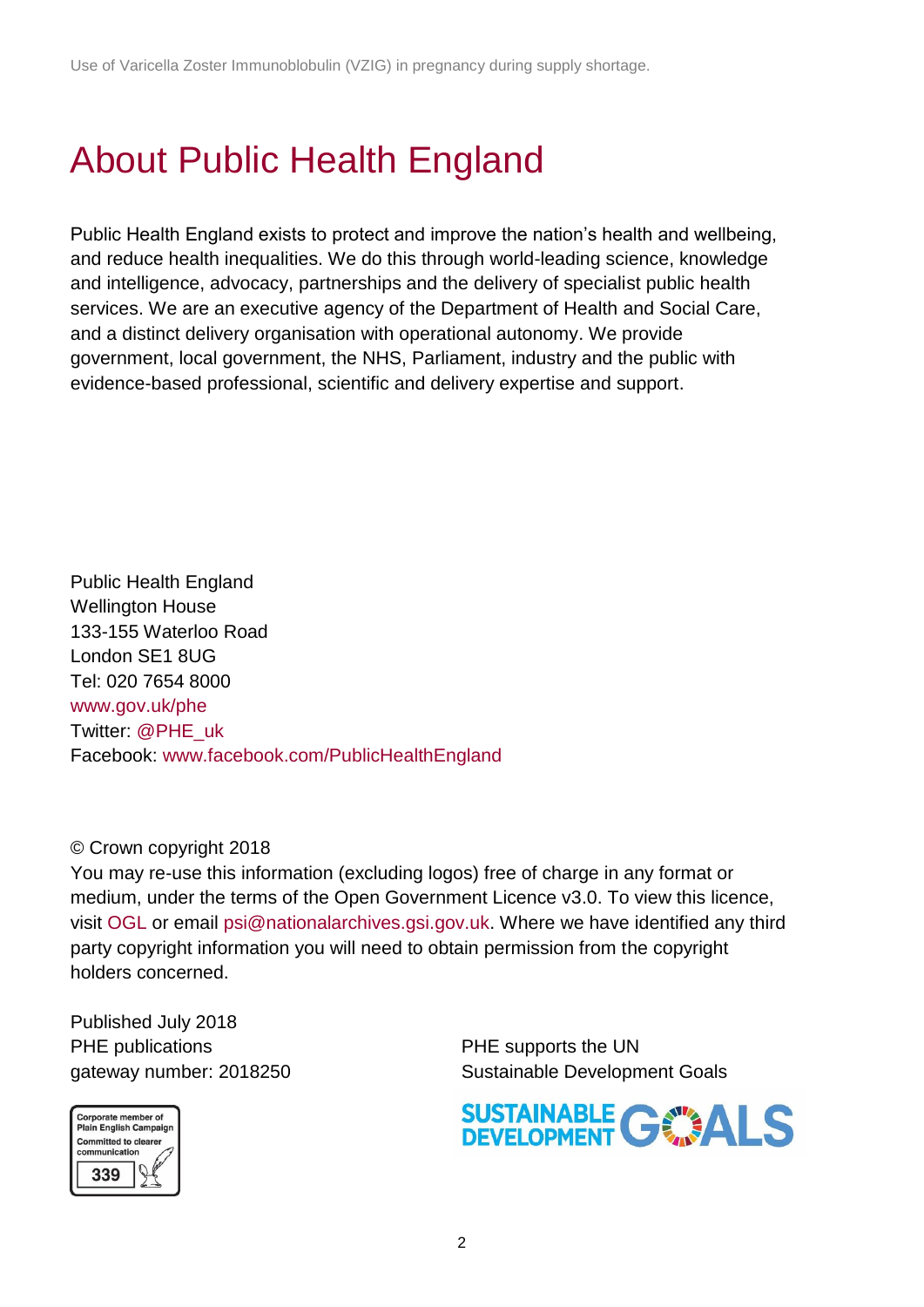# **Contents**

| About Public Health England                                                                                                                                                                                                                                                                                                                                                                                                                                                                                                                                                                                                                                               | $\overline{2}$ |                                                               |
|---------------------------------------------------------------------------------------------------------------------------------------------------------------------------------------------------------------------------------------------------------------------------------------------------------------------------------------------------------------------------------------------------------------------------------------------------------------------------------------------------------------------------------------------------------------------------------------------------------------------------------------------------------------------------|----------------|---------------------------------------------------------------|
| <b>Executive summary</b>                                                                                                                                                                                                                                                                                                                                                                                                                                                                                                                                                                                                                                                  | 4              |                                                               |
| VZIG and its use                                                                                                                                                                                                                                                                                                                                                                                                                                                                                                                                                                                                                                                          | 5              |                                                               |
| Why VZIG is given to pregnant women<br>Efficacy of VZIG in pregnancy<br>Changes to the recommendations for VZIG<br>Rationale for the changes for the use of VZIG<br>Recommended action for: pregnant women not eligible for VZIG (20+1 weeks)<br>Why aciclovir is being advised<br>Safety and efficacy of aciclovir in pregnancy<br>Off label use of aciclovir<br>Contraindications and precautions to aciclovir<br>Potential side effects of aciclovir<br>Pregnant woman who are also immunosuppressed<br>Subsequent exposure to chickenpox or shingles during the same pregnancy<br>Pregnant women presenting with chickenpox<br>Duration of restrictions<br>References |                | 5<br>5<br>5<br>6<br>6<br>6<br>7<br>8<br>8<br>8<br>8<br>8<br>8 |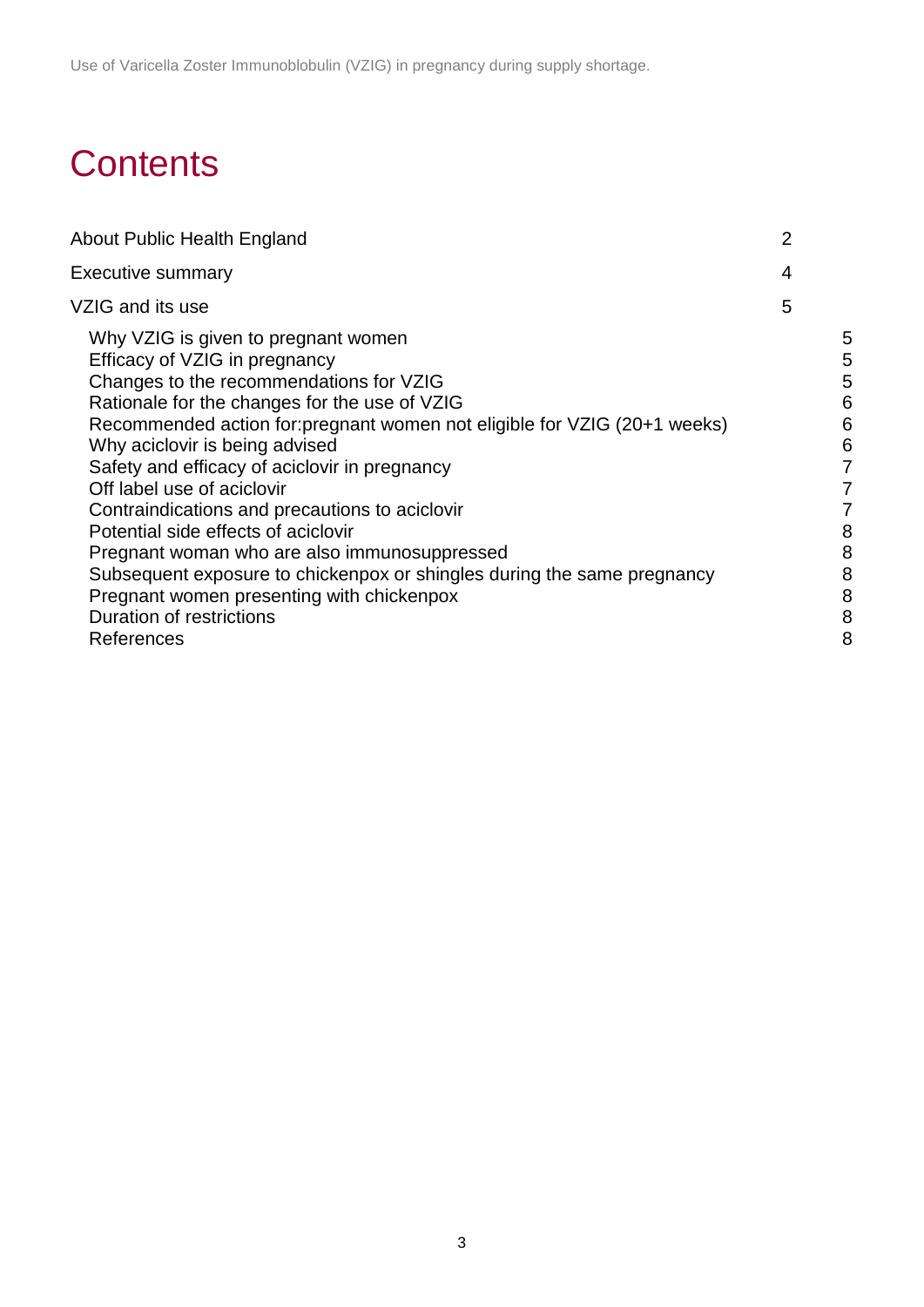# <span id="page-3-0"></span>Executive summary

In response to a significant national shortage of varicella zoster immunoglobulin (VZIG) due to manufacturing issues, from 6th July 2018, VZIG will only be issued to susceptible pregnant women who have had a significant exposure to chickenpox or shingles in the first 20 weeks of pregnancy. As the majority of adults in England are immune to chickenpox, this change is likely to affect a very small proportion of the antenatal population.

This urgent advice has been considered and agreed between Public Health England (PHE) experts and the chair of the Joint Committee on Vaccination and Immunisation<sup>1</sup> (JCVI<sup>1</sup>) varicella subcommittee. This group have also advised that, based on extensive safety evidence, pregnant women who are exposed after 20 weeks, should be offered the oral anti-viral drug, aciclovir (800mg four times a day from day 7 to 14 after exposure).

1.JCVI is an independent expert committee and statutory body that advises UK health departments on immunisation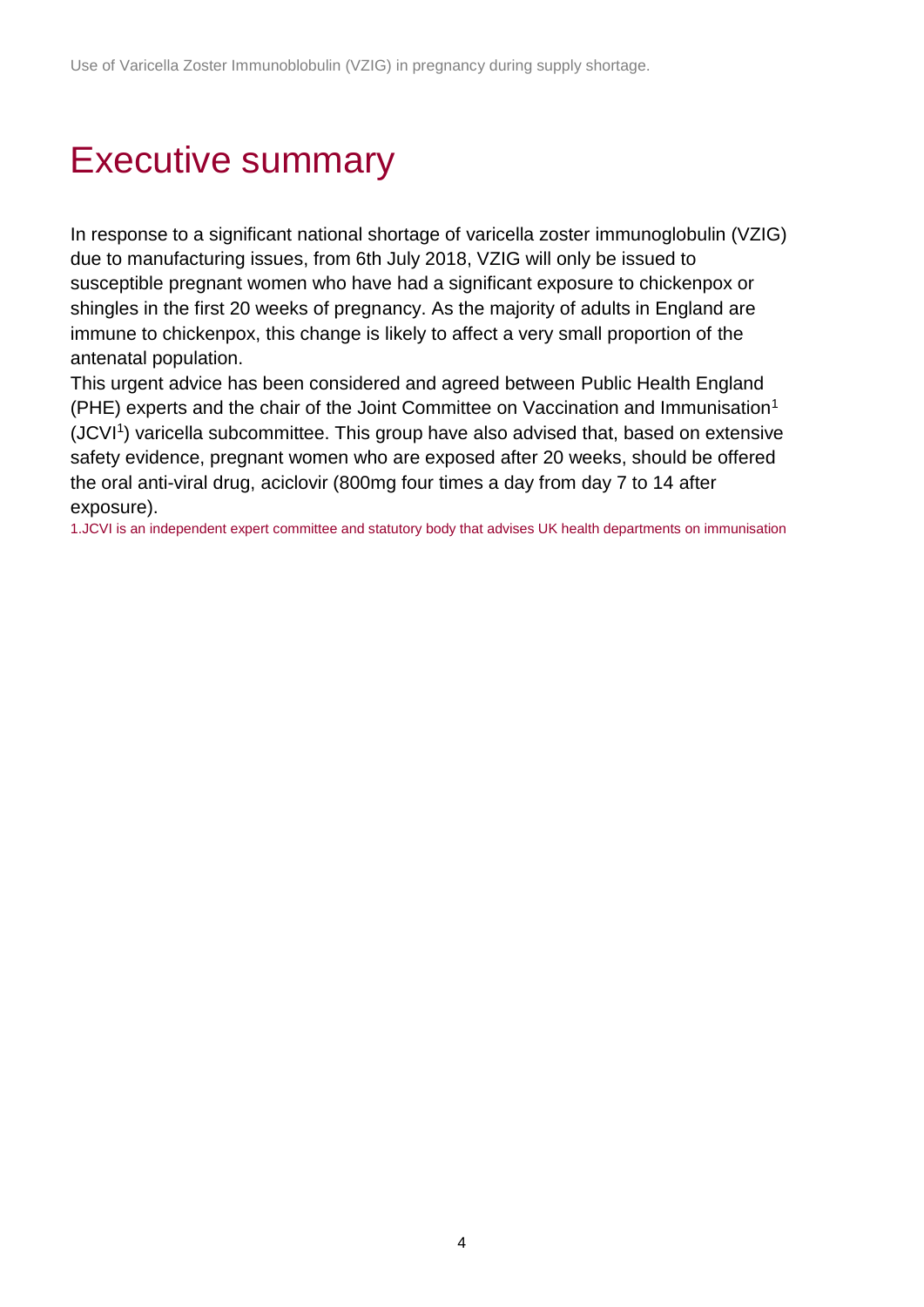# <span id="page-4-0"></span>VZIG and its use

VZIG is a concentrated preparation of antibodies against chickenpox (varicella) derived from healthy non-UK blood donors. It is administered as a single intramuscular injection to exposed individuals at high risk of severe complications who are known to be susceptible to the chickenpox infection. These groups are immunosuppressed individuals, neonates in the first week of life, and pregnant women.

PHE procure and issue VZIG on a named patient basis through over 80 issuing centres across England.

## <span id="page-4-1"></span>Why VZIG is given to pregnant women

The rationale for the use of VZIG post exposure prophylaxis in pregnant women is twofold: reduction in severity of maternal disease and theoretical reduction in the risk of fetal infection for women contracting varicella in the first 20 weeks of pregnancy.

In recent years with sufficient VZIG supplies, VZIG has been recommended for VZ antibody negative pregnant contacts exposed to chickenpox at any stage of pregnancy providing it can be given within 10 days of contact with a case. [1]

# <span id="page-4-2"></span>Efficacy of VZIG in pregnancy

About 50% of susceptible pregnant women given VZIG after a household exposure to chickenpox will develop clinical varicella, although the disease may be attenuated and a further quarter will be infected sub-clinically. Severe maternal varicella may still occur despite VZIG prophylaxis and prompt treatment with aciclovir is indicated in such cases.

# <span id="page-4-3"></span>Changes to the recommendations for VZIG

#### **There are no changes to the guidance for immunosuppressed patients or**

**neonates.** However, from 6th July 2018, VZIG will only be issued to VZ antibody negative pregnant contacts exposed in the first 20 weeks of pregnancy i.e. up to and including 20+0 weeks.

For women exposed after 20 weeks i.e. from 20+1 weeks to delivery, oral aciclovir at 800mg four times a day from days 7 to 14 after exposure should be considered.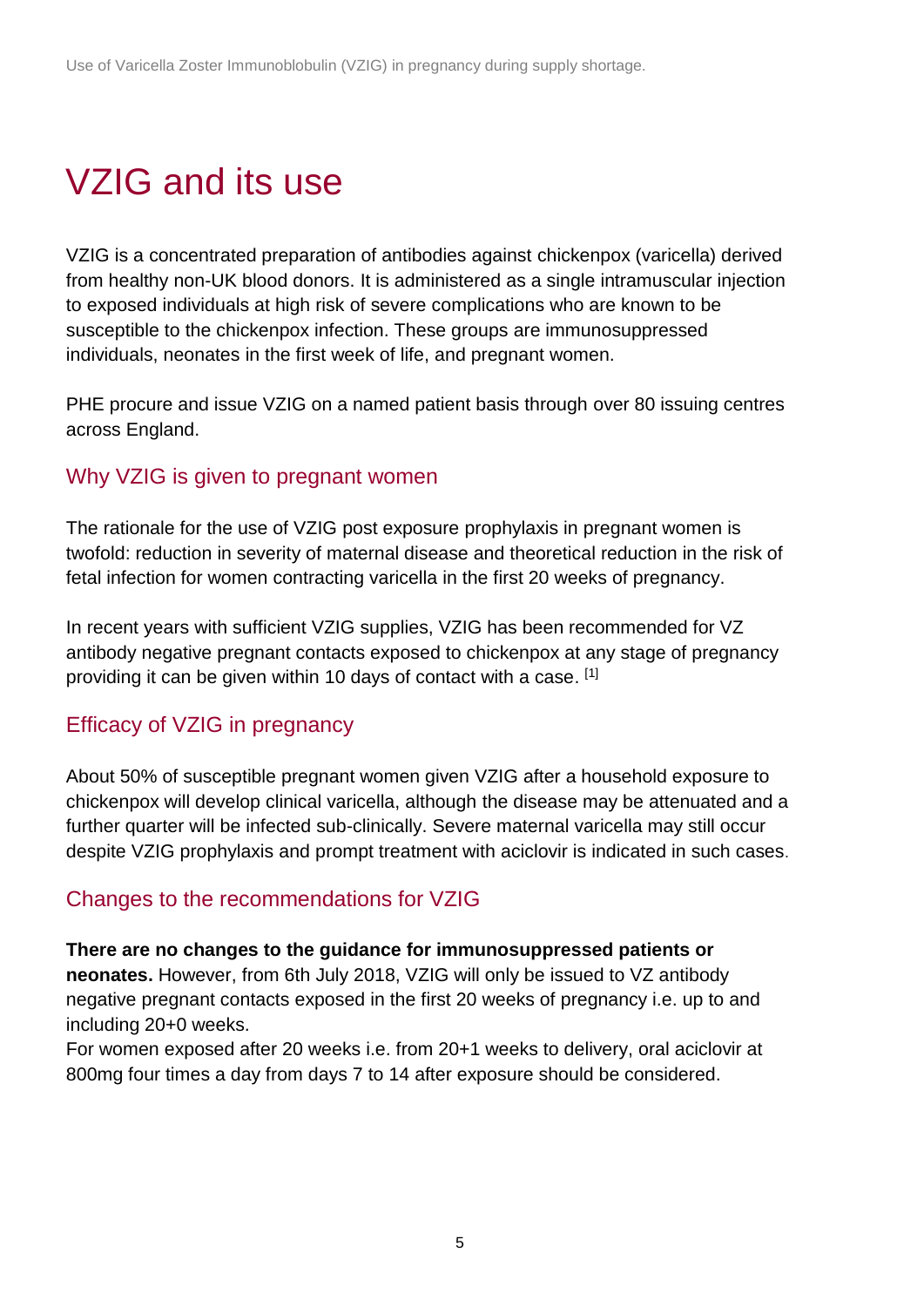# <span id="page-5-0"></span>Rationale for the changes for the use of VZIG

Historically, when supplies of VZIG have been limited, its use has been restricted for pregnant women to prioritise those groups likely to have the most severe impact from chickenpox. These are:

- immunosuppressed patients
- neonates
- those in early pregnancy when the developing fetus could be affected.

Chickenpox infection during the first 20 weeks of pregnancy can lead to fetal varicella syndrome, which includes limb hypoplasia, microcephaly, cataracts, growth retardation and skin scarring.

For those exposed from 20 weeks onwards, aciclovir has been shown to be safe and can be given to prevent or attenuate infection.

# <span id="page-5-1"></span>Recommended action for: pregnant women not eligible for VZIG (20+1 weeks)

Pregnant women in this group who are exposed to chickenpox or shingles should still be assessed for susceptibility as described in the [national guidelines.](https://assets.publishing.service.gov.uk/government/uploads/system/uploads/attachment_data/file/638221/VZIG_Gudiance_Version_7_August_2017__.pdf) [2]

- If there is a history of chickenpox, the woman can be re-assured.
- If there is no/unknown history of chickenpox, test for the presence of varicella antibodies. For those with levels <100 mIU/ml, oral aciclovir 800mg four times a day from days 7 to 14 after exposure should be considered. The day of exposure is defined as the date of the rash if the index is a household contact and date of first or only contact if the exposure is on multiple or single occasion(s) respectively.

# <span id="page-5-2"></span>Why aciclovir is being advised

Varicella infection (Chickenpox) can cause severe maternal disease and this risk is greatest in the second or early in the third trimester. Although the majority of pregnant women are likely to be immune, 10% to 20% of susceptible pregnant women who are infected later in pregnancy may develop varicella pneumonia, hepatitis and encephalitis.

Historically, 10 to 14% of varicella cases in pregnancy were reported to have pneumonia based on a small case series [\[3\]](https://www.gov.uk/government/publications/vaccine-in-pregnancy-advice-for-pregnant-women/chickenpox-and-shingles-vaccines-advice-for-pregnant-women#footnotes); in a more recent study of almost 1000 pregnant patients with chickenpox, the proportion with pneumonia was 2.5% with no maternal deaths, probably reflecting improved medical care and use of aciclovir [\[4\].](https://www.gov.uk/government/publications/vaccine-in-pregnancy-advice-for-pregnant-women/chickenpox-and-shingles-vaccines-advice-for-pregnant-women#footnotes)

Occasional cases of fetal damage have been reported following maternal varicella between 20 and 28 weeks' gestation but the risk is substantially lower than in the first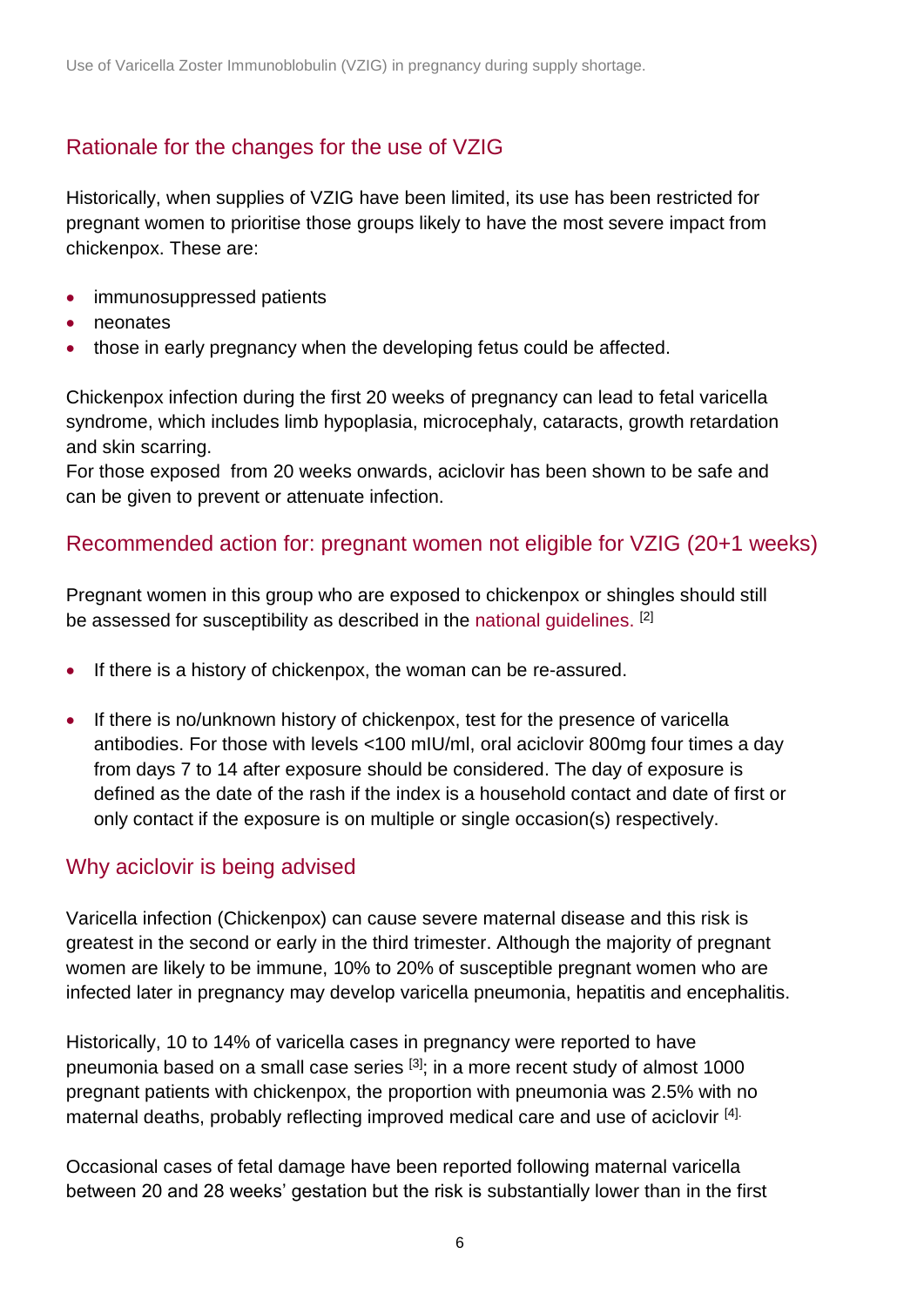20 weeks of pregnancy when typical fetal varicella syndrome occurs. Newborn babies whose mothers develop a chickenpox rash from 5 days before to 2 days after delivery are at risk of severe neonatal varicella, and around 30% of these infant cases die.

# <span id="page-6-0"></span>Safety and efficacy of aciclovir in pregnancy

The efficacy of oral aciclovir as post exposure prophylaxis has been demonstrated in healthy immunocompetent and immunosuppressed children. In a study of 13 immunocompetent children who were household contacts and treated 7-14 days after exposure, only one developed typical varicella illness. Two children developed a mild illness and the remaining ten seroconverted without any symptoms. The recommended dose in pregnant women (800mg 4 times a day) is in line with the Royal College of Paediatrics and Child Health recommendations for prophylaxis in immunocompromised children[8].

Oral aciclovir is not licensed in pregnancy but there is extensive evidence for safety of use in pregnancy, including from two large registries of infants whose mothers were exposed to aciclovir in pregnancy.<sup>[5]</sup> Aciclovir is recommended for treatment of infection in pregnant women who are more than 20 weeks pregnant.<sup>[6]</sup> From follow up across 24 countries of over 1200 pregnancies between 1984 -1999 that received either oral or IV aciclovir across all stages of pregnancy, no unusual defects or patterns of defects were observed.**[7]**

# <span id="page-6-1"></span>Off label use of aciclovir

As oral aciclovir is not licensed for use in pregnancy, its use for women exposed after 20 weeks would be 'off label'. Clinicians are able to prescribe medicines outside the terms of the licence when it is in the best interest of the patient on the basis of available evidence. This evidence has been considered and agreed with PHE experts and the chair of the JCVI varicella subcommittee.

Further advice on off-label prescribing is on the MHRA website [https://www.gov.uk/drug-safety-update/off-label-or-unlicensed-use-of-medicines](https://www.gov.uk/drug-safety-update/off-label-or-unlicensed-use-of-medicines-prescribers-responsibilities#prescribing-in-a-patients-best-interests)[prescribers-responsibilities#prescribing-in-a-patients-best-interests](https://www.gov.uk/drug-safety-update/off-label-or-unlicensed-use-of-medicines-prescribers-responsibilities#prescribing-in-a-patients-best-interests)

When current practice supports the use of a medicine outside the terms of its licence, the MHRA advise that it may not be necessary to draw attention to this when seeking consent from patients. However, it is good practice to give as much information as patients or carers require or which they may see as relevant.

# <span id="page-6-2"></span>Contraindications and precautions to aciclovir

The dose may need to be adjusted in women with renal impairment. See the British National Formulary (BNF) for more information and seek expert advice.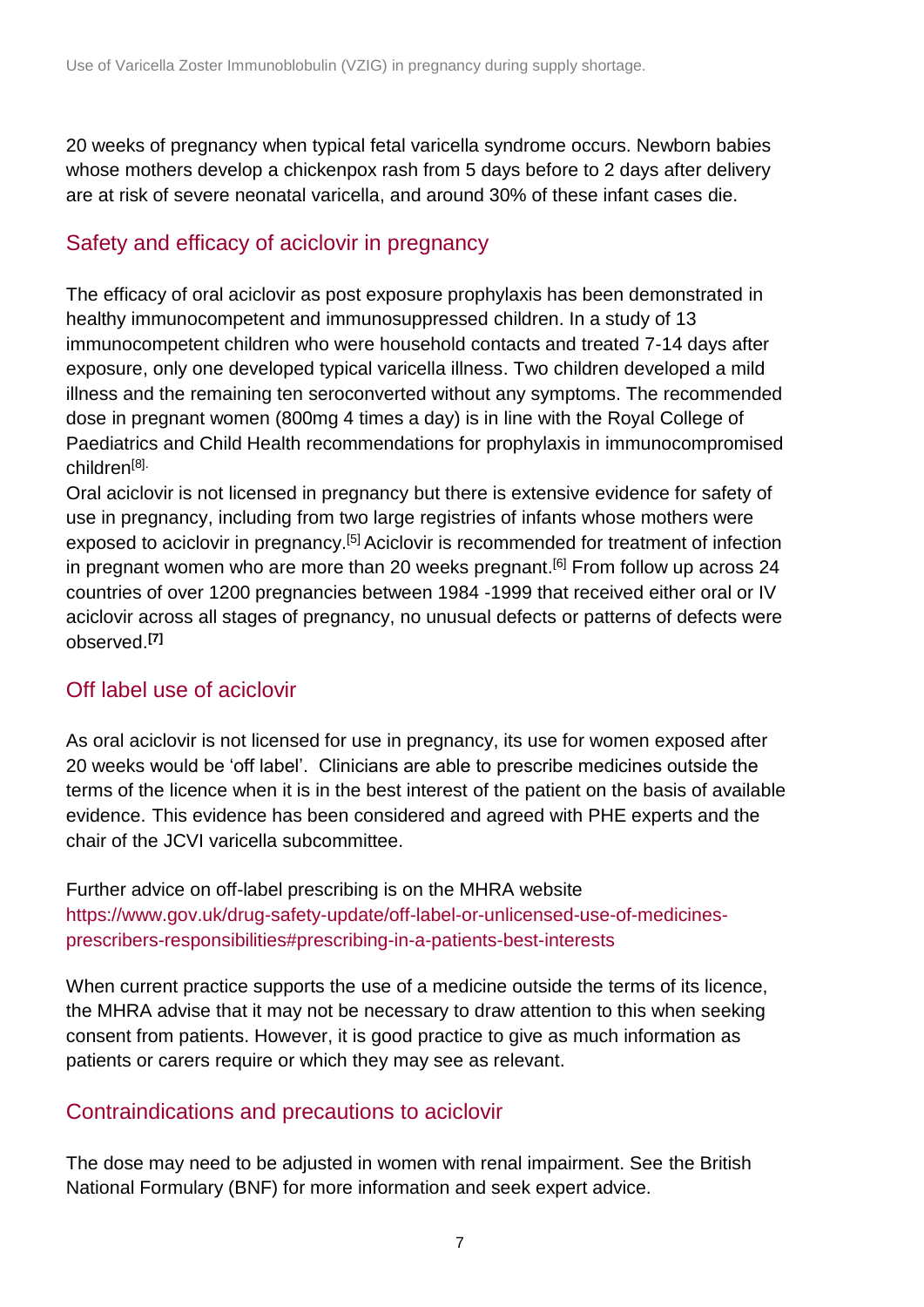# <span id="page-7-0"></span>Potential side effects of aciclovir

The most commonly reported side effects from aciclovir can include dizziness, headache, nausea, vomiting, diarrhoea, abdominal pain, skin rashes, photosensitivity, pruritus, urticaria and fatigue. Further information about side effects is available in the BNF.

### <span id="page-7-1"></span>Pregnant woman who are also immunosuppressed

If a pregnant woman is also immunosuppressed, VZIG would still be recommended due to their immunosuppression according to the [national guidelines](https://www.gov.uk/government/uploads/system/uploads/attachment_data/file/327762/Chickenpox_immunoglobulin_Oct_2008.pdf)<sup>[2]</sup>

## <span id="page-7-2"></span>Subsequent exposure to chickenpox or shingles during the same pregnancy

Women who have a second exposure during pregnancy, should be risk assessed following [national guidelines](https://www.gov.uk/government/uploads/system/uploads/attachment_data/file/327762/Chickenpox_immunoglobulin_Oct_2008.pdf)<sup>[2].</sup> Given the rates of seroconversion with both VZIG and aciclovir, women who have a second exposure after 20 weeks should have a repeat VZV antibody test prior to considering a course of aciclovir.

## <span id="page-7-3"></span>Pregnant women presenting with chickenpox

If, despite having taken prophylactic aciclovir, a pregnant woman presents with a chickenpox rash, they should be changed onto a therapeutic dose of aciclovir of 800mg five times a day for seven days, starting from the day of onset of the rash. If severe chickenpox develops, the woman should be hospitalised and given IV aciclovir.

Refer to the [Viral Rash in Pregnancy](https://assets.publishing.service.gov.uk/government/uploads/system/uploads/attachment_data/file/322688/Viral_rash_in_pregnancy_guidance.pdf)<sup>[4]</sup> guidance for further details.

### <span id="page-7-4"></span>Duration of restrictions

PHE is keeping the situation under constant review. This guidance will remain in place until further notice.

### <span id="page-7-5"></span>References

- 1. Chapter 34. Varicella. Immunisation against Infectious Diseases. Available at <https://www.gov.uk/government/publications/varicella-the-green-book-chapter-34>
- 2. PHE Guidance for issuing varicella zoster immunoglobulin. August 2017. Available at [https://assets.publishing.service.gov.uk/government/uploads/system/uploads/attachment\\_data/fil](https://assets.publishing.service.gov.uk/government/uploads/system/uploads/attachment_data/file/638221/VZIG_Gudiance_Version_7_August_2017__.pdf) e/638221/VZIG Gudiance Version 7 August 2017 .pdf
- 3. Royal College of Obstetricians and Gynaecologists. Chickenpox in Pregnancy. Green Top Guidelines No. 13. January 2015. Available at <https://www.rcog.org.uk/globalassets/documents/guidelines/gtg13.pdf>
- 4. Health Protection Agency. Guidance on viral rash in pregnancy. Colindale: Health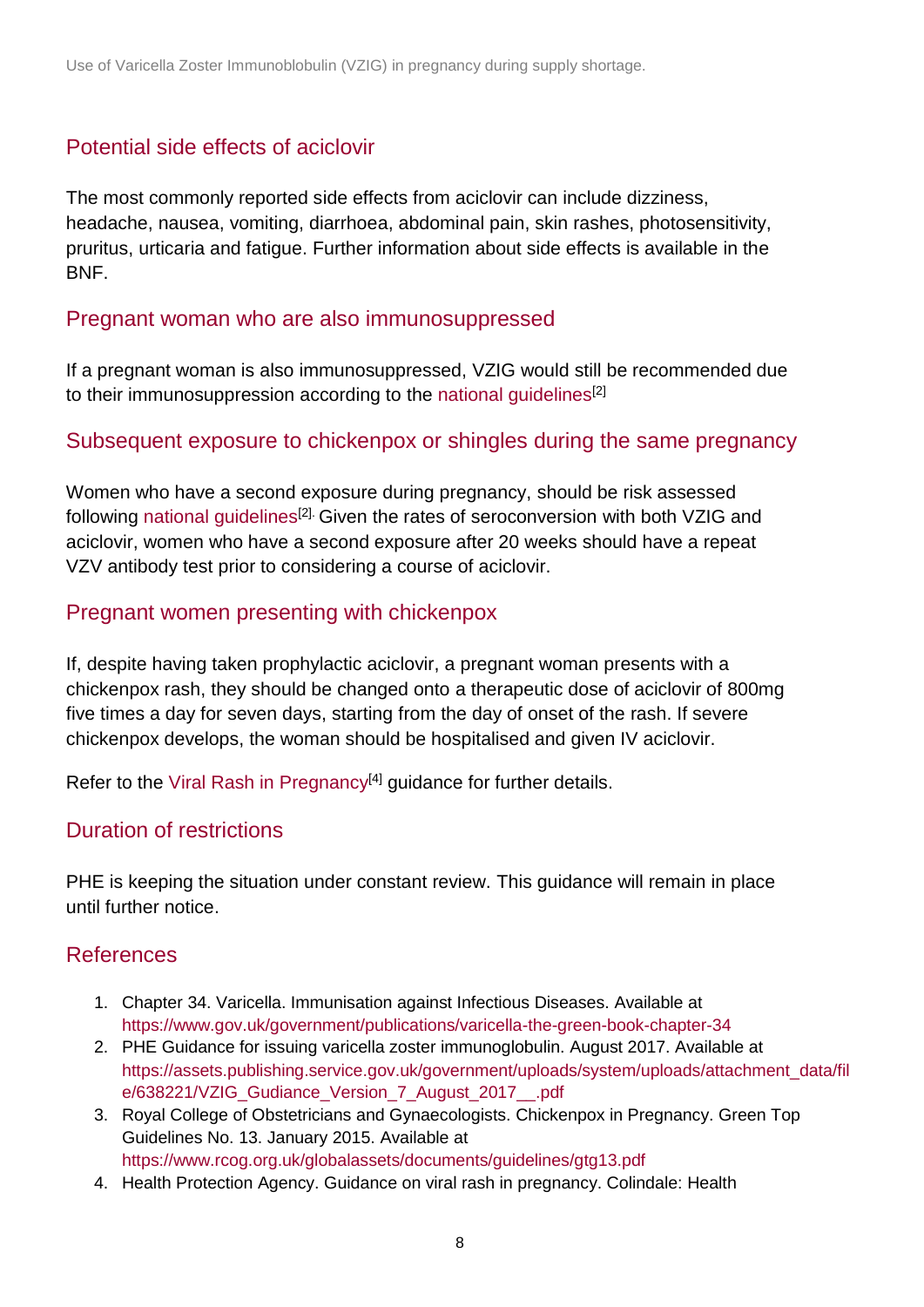#### Protection Agency, 2011.

[https://assets.publishing.service.gov.uk/government/uploads/system/uploads/attachment\\_data/fil](https://assets.publishing.service.gov.uk/government/uploads/system/uploads/attachment_data/file/322688/Viral_rash_in_pregnancy_guidance.pdf) [e/322688/Viral\\_rash\\_in\\_pregnancy\\_guidance.pdf](https://assets.publishing.service.gov.uk/government/uploads/system/uploads/attachment_data/file/322688/Viral_rash_in_pregnancy_guidance.pdf)

- 5. Stone KM1, Reiff-Eldridge R, White AD, Cordero JF, Brown Z, Alexander ER, Andrews EB. Pregnancy outcomes following systemic prenatal acyclovir exposure: Conclusions from the international acyclovir pregnancy registry, 1984-1999 Birth Defects Res A Clin Mol Teratol. 2004 Apr;70(4):201-7.
- 6. Royal College of Obstetricians and Gynaecologists. Chickenpox in Pregnancy. Green Top Guidelines No. 13. January 2015. Available at https://www.rcog.org.uk/globalassets/documents/guidelines/gtg13.pdf
- 7. [http://www.medicinesinpregnancy.org/bumps/monographs/USE-OF-ACICLOVIR-IN-](http://www.medicinesinpregnancy.org/bumps/monographs/USE-OF-ACICLOVIR-IN-PREGNANCY/)[PREGNANCY/](http://www.medicinesinpregnancy.org/bumps/monographs/USE-OF-ACICLOVIR-IN-PREGNANCY/)
- 8. Immunisation of the Immunocompromised Child. Best Practice Statement. Royal College of Paediatrics and Child Health. February 2002. Available at http://rcpch.adlibhosting.com/files/Immunisation%20of%20the%20Immunocompromised%20Chil d%C2%A02002-02